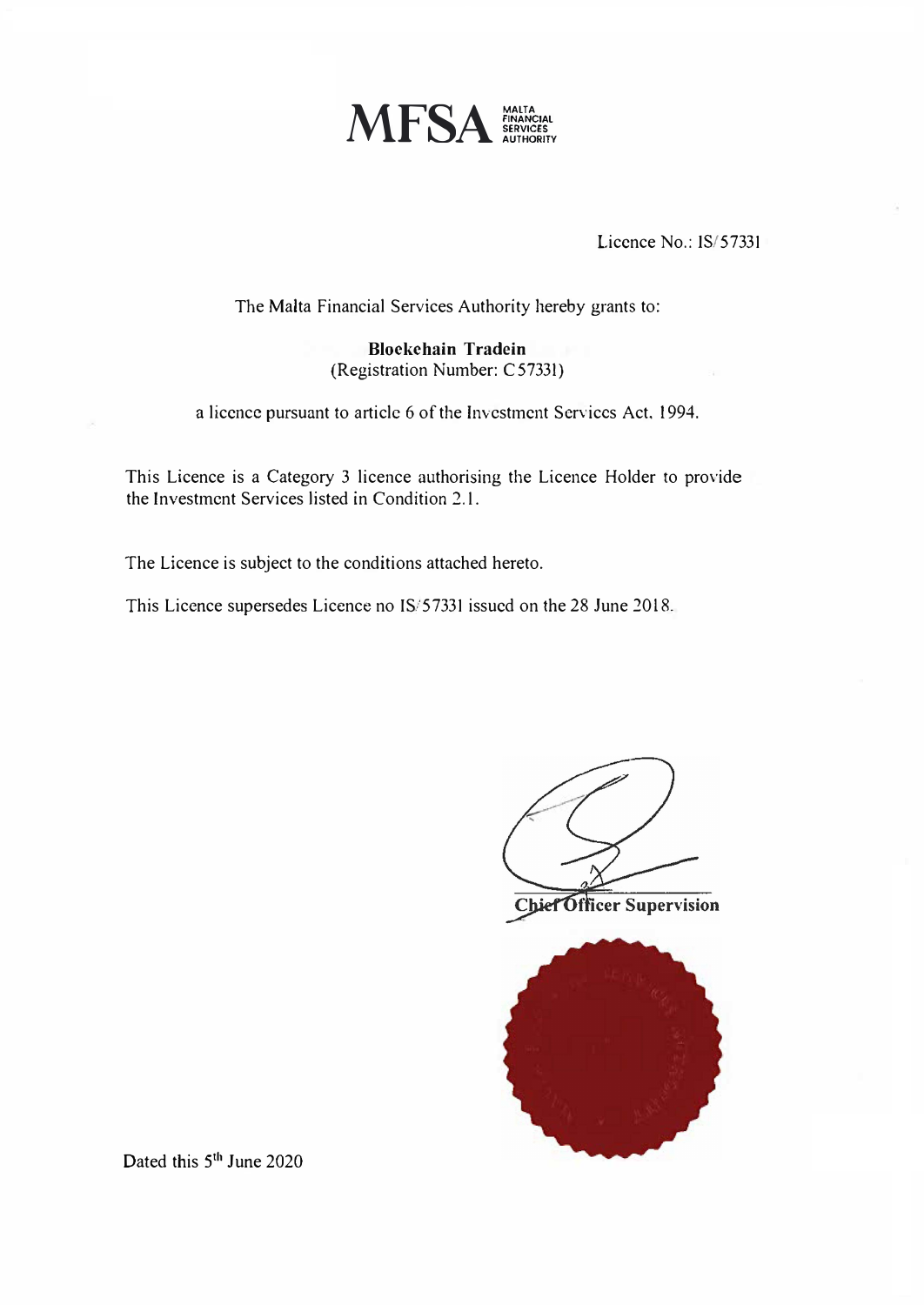

The Licence No.: IS/ 57331 dated 5<sup>th</sup> June 2020 granted to Blockchain Tradein by the MFSA is subject to the following conditions:

- 1. I The Glossary ofTenns to the current Investment Services Rules for Investment Services Providers, as may be amended from time to time. applies.
- 2.1 The Licence Holder is authorised to provide the following Investment Services:
	- **a) Dealing on own account**
	- **b) Execution of orders on behalf of other persons**
		- $F<sub>0</sub>$  For Retail Clients
		- $\equiv$  For Professional Clients (including collective investment schemes)
		- Eligible Countcrpartics

## **in relation to the following instruments:**

- Options, futures. swaps, forward rate agreements and any other derivative contracts rdating to securities, currencies, interest rates or yields, or other derivative instruments. financial indices or financial measures which may be settled physically or in cash;
- Options, futures, swaps, forward rate agreements and any other derivative  $\overline{a}$ contracts relating to commodities that must be settled in cash or may be settled in cash at the option of one of the parties (otherwise than by reason of a default or other termination event);
- Rights under a contract for differences or under any other contract the an i purpose or intended purpose of which is to secure a profit or avoid a loss by reference to fluctuations in the value or price for property of any description or in an index or other factor designated for that purpose in the contract:
- Options, futures, swaps, fonvard rate agreements and other derivative contracts relating to climatic variables, freight rates, emission allowances or inflation rates or other official economic statistics that must be settled in cash or may be settled in cash at the option of one of the parties (otherwise than by reason of a default or other tennination event), as well as any other derivative contracts relating to assets. rights, obligations, indices and measures not otherwise mentioned in the Second Schedule to the Investment Services Act, which have the characteristics of other derivative instruments, having regard to whether. inter alia, they are traded on a regulated market within the meaning of the Financial Markets Act or a Multilateral Trading Facility within the meaning of Schedule I to the Investment Services Act, are cleared and settled through recognised clearing houses or are subject to regular margin calls